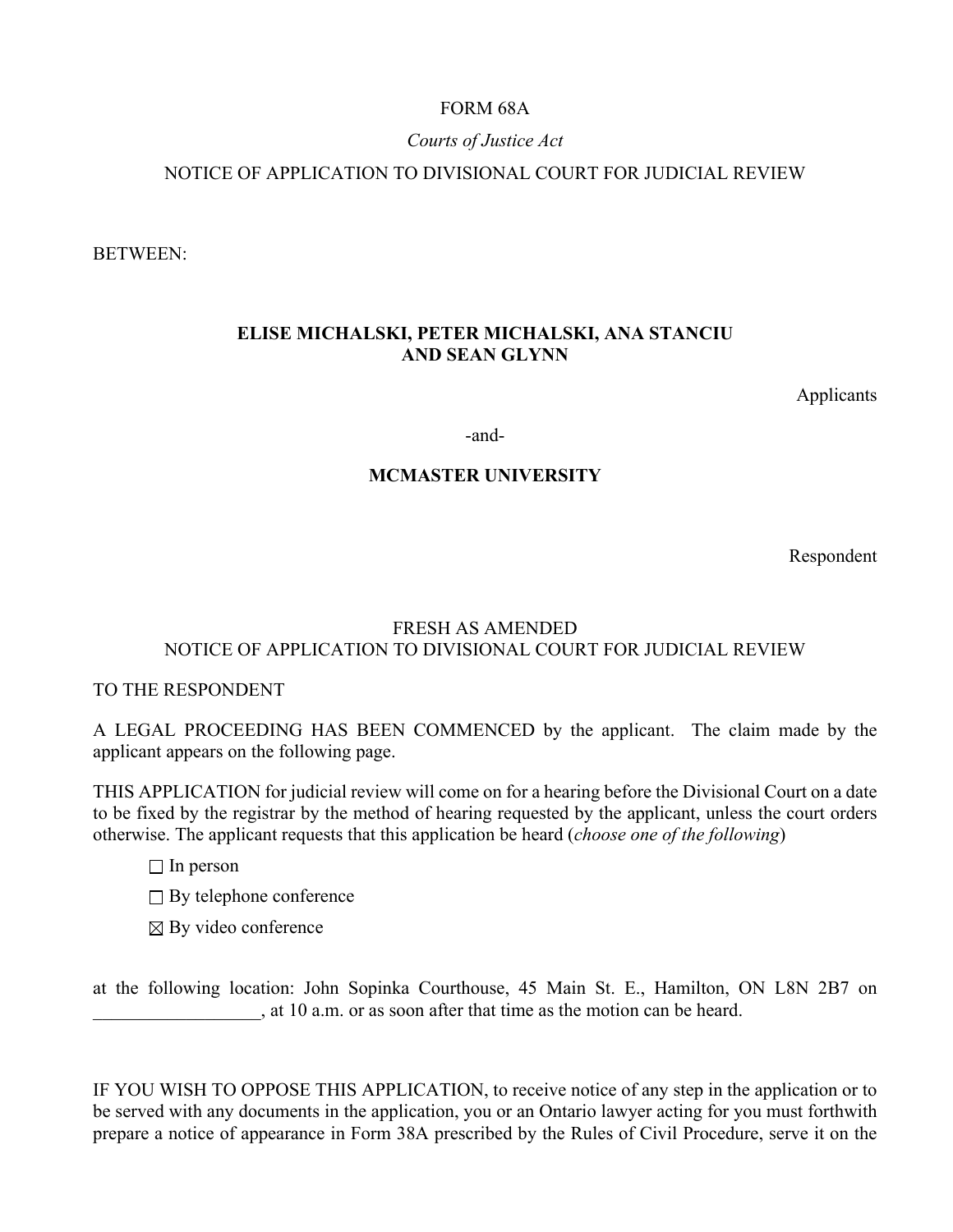applicant's lawyer or, where the applicant does not have a lawyer, serve it on the applicant, and file it, with proof of service, in the office of the Divisional Court, and you or your lawyer must appear at the hearing.

IF YOU WISH TO PRESENT AFFIDAVIT OR OTHER DOCUMENTARY EVIDENCE TO THE COURT OR TO EXAMINE OR CROSS-EXAMINE WITNESSES ON THE APPLICATION, you or your lawyer must, in additional to serving your notice of appearance, serve a copy of the evidence on the applicant's lawyer or, where the applicant does not have a lawyer, serve it on the applicant, and file it, with proof of service, in the office of the Divisional Court within thirty days after service on you of the applicant's application record, or at least four days before the hearing, whichever is earlier.

IF YOU FAIL TO APPEAR AT THE HEARING, JUDGMENT MAY BE GIVEN TO IN YOUR ABSENCE AND WITHOUT FURTHER NOTICE TO YOU. IF YOU WISH TO DEFEND THIS PROCEEDING BUT ARE UNABLE TO PAY LEGAL FEES, LEGAL AID MAY BE AVAILABLE TO YOU BY CONTACTING A LOCAL LEGAL AID OFFICE.

*TAKE NOTICE: THIS APPLICATION WILL AUTOMATICALLY BE DISMISSED* if it has not been set down for hearing or terminated by any means within five years after the notice of application was filed with the court, unless otherwise ordered by the court.

Date Issued by Issued by Registrar Address of court office

- **TO McMaster University,** 1280 Main St. W., Hamilton, ON L8S 4L8
- **AND TO Attorney General of Ontario** Crown Law Office – Civil 720 Bay Street 8th Floor Toronto, Ontario M7A 2S9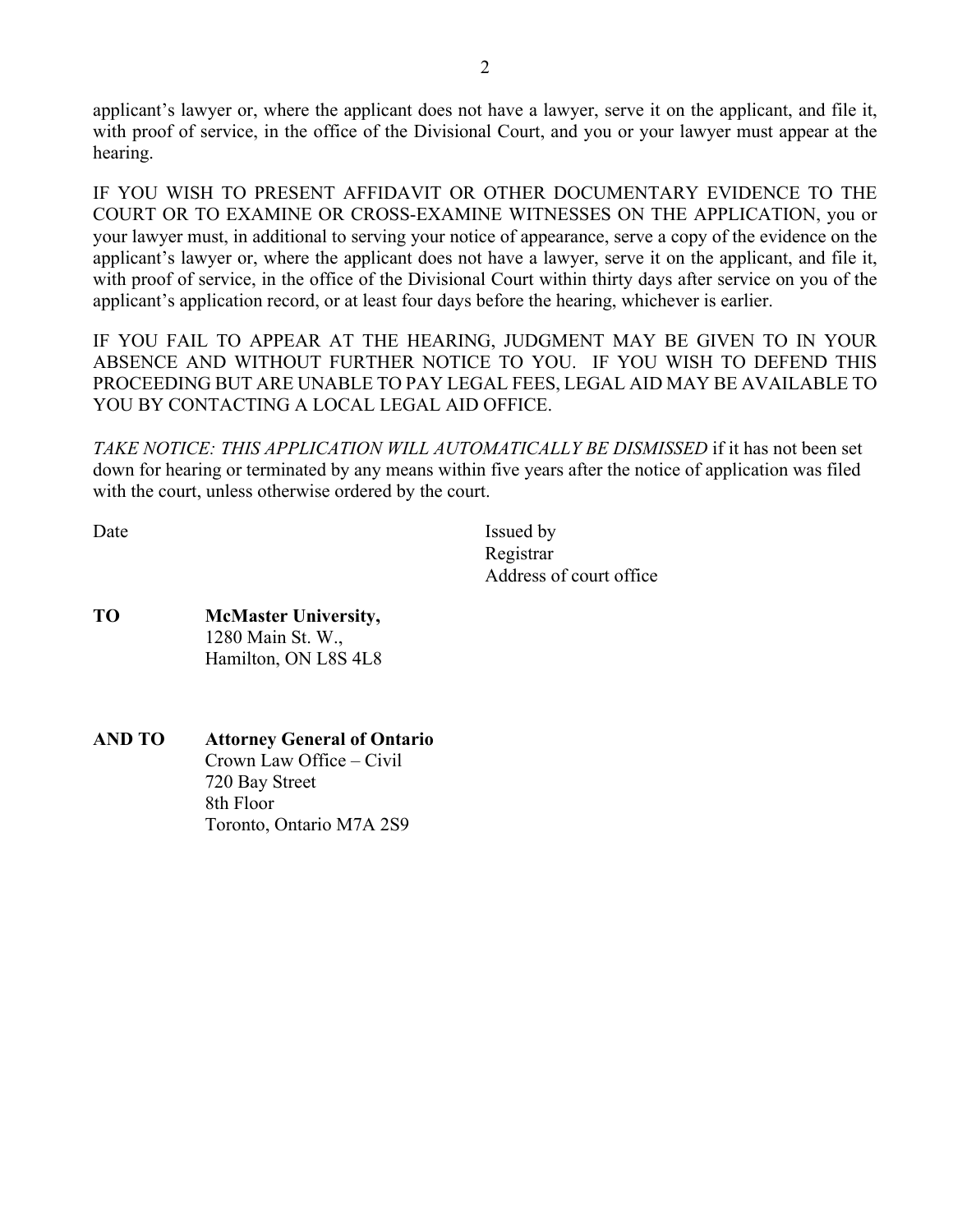#### **FRESH AS AMENDED APPLICATION**

#### **1. The applicant makes application for:**

- a. An interim and interlocutory injunction:
	- i. restraining McMaster University ("**McMaster**") from preventing the Applicants from taking courses in the programs in which they were previously accepted and enrolled;
	- ii. restraining McMaster from preventing the Applicants from taking their courses and program requirements remotely, or, alternatively, from failing to accommodate their requests to continue their courses and programs in which they were previously accepted and enrolled without proof of Covid-19 vaccination; and
	- iii. restraining McMaster from deregistering, disenrolling or withdrawing the Applicants from their courses, by reason only of failing to show proof of Covid-19 vaccination, until the final determination of this Application.
- b. A Declaration that McMaster's decisions to deny the Applicants' requests for accommodation with respect to the McMaster Vaccination Policy (the "**Vaccine Policy**"), to remove them from their courses and programs and to disallow them to continue in their courses and programs (the "**Decisions**"):
	- i. breached the duty of fairness due to the Applicants and violated the principles of natural justice; and
	- ii. violated the Applicants' rights to be free from discrimination based on creed under Section 1 of the *Human Rights Code,* RSO 1990, c H.9.;
- c. A Declaration that the Vaccine Policy:
	- i. is *ultra vires* McMaster's authority;
	- ii. violates or conflicts with section 38(1) of the *Freedom of Information and Protection of Privacy Act,* RSO 1990, c. F.31; and
	- iii. violates or conflicts with sections 10 and 11 of the *Health Care Consent Act*, 1996 SO 1996, c. 2.
- d. An order under section 5(2) of the *Judicial Review Procedure Act*, RSO 1990, c J.1, extending the time permitted for the making of an application of judicial review in this case;
- e. An order quashing McMaster's Decisions;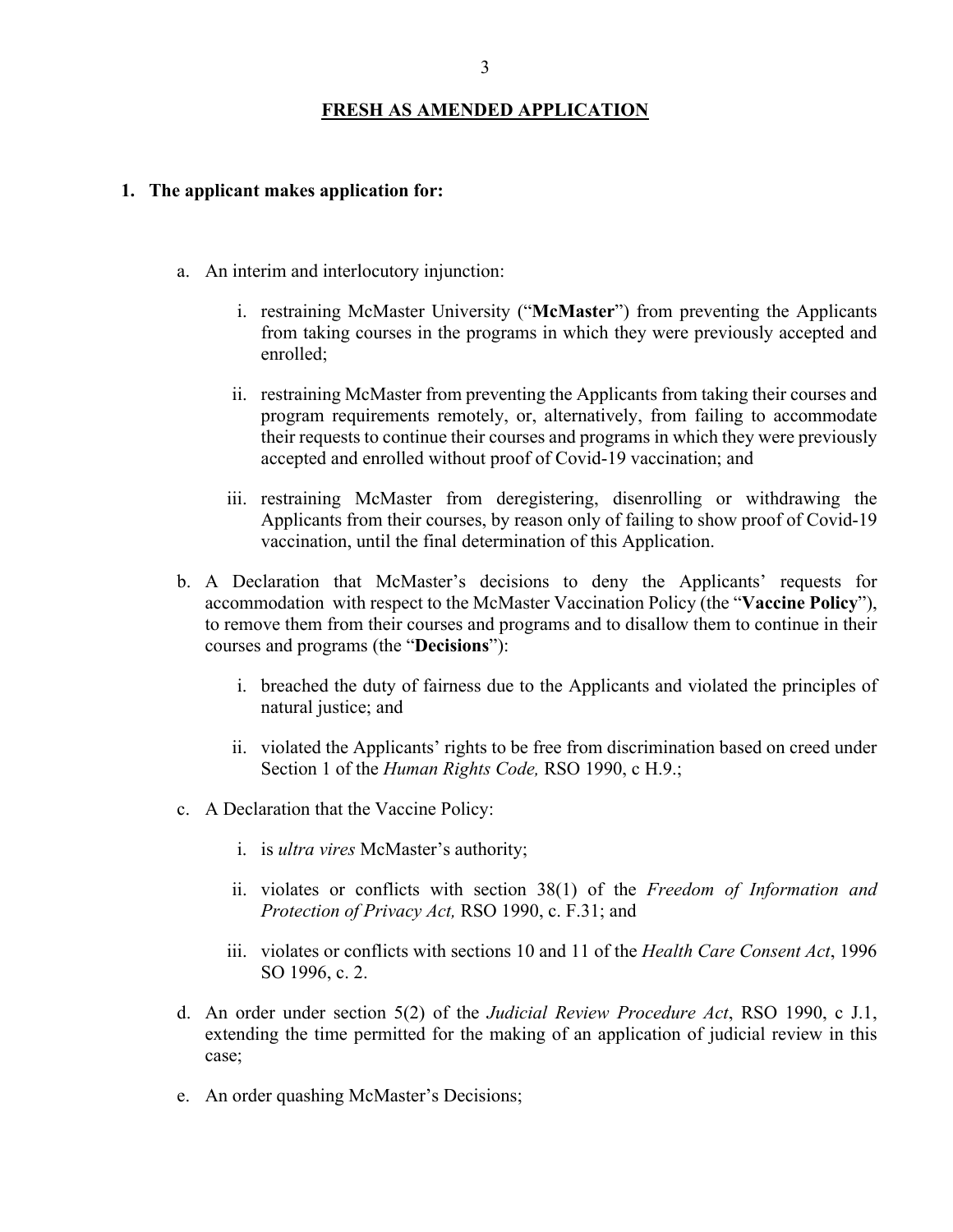- f. An Order quashing McMaster's Vaccine Policy; and
- g. Such further and other relief as counsel may advise and this Honourable Court may permit.

#### **2. The grounds for the application are:**

- *a.* The Applicant, Elise Desjardins, is a Catholic McMaster PhD candidate in the School of Earth, Environment and Society in the Faculty of Science. Ms. Desjardins has been granted a Vanier Canada Graduate Scholarship (the "Vanier Scholarship") by the Social Sciences and Humanities Research Council;
- *b.* The Applicant, Peter Michalski, is a Catholic McMaster PhD student in the Department of Computing and Software in the Faculty of Engineering;
- *c.* The Applicant, Ana Stanciu, is an Orthodox Christian McMaster co-op student majoring in Biochemistry with a Biomedical Research Specialization;
- *d.* The Applicant, Sean Glynn, is a Catholic McMaster MBA student in the Accelerated MBA program at the DeGroote School of Business. Mr. Glynn has previously contracted Covid-19 and has antibodies to the Covid-19 virus;
- *e.* The Respondent, McMaster, is a public university in the City of Hamilton, in the Province of Ontario, governed under the *McMaster University Act, 1976* and its by-laws;
- *f.* McMaster announced the Vaccine Policy on or about August 16, 2021, requiring all McMaster students to show proof of having taken a Covid-19 vaccine by October  $17<sup>th</sup>$ , 2021, with extremely limited exceptions;
- *g.* Prior to the Vaccine Policy, McMaster announced it would not impose a mandatory vaccine requirement unless legally required, which the Applicants relied upon to their detriment;
- *h.* The Vaccine Policy was passed in a purported exercise of statutory power;
- *i.* Students were ostensibly permitted to request exemptions from the Vaccine Policy on *Human Rights Code* grounds by providing a written request for exemption before September 19th, 2021;
- *j.* Each Applicant submitted a request for exemption from the Policy prior to the deadline based on the ground of religion and/or creed;
- *k.* Each Applicant holds a sincere religious belief that taking the Covid-19 vaccine is contrary to their religion, faith and deeply held moral and spiritual beliefs;
- *l.* McMaster denied each Applicant's request for exemption and has denied them access to campus, their courses and programs and to their ability to register for courses in their programs*.*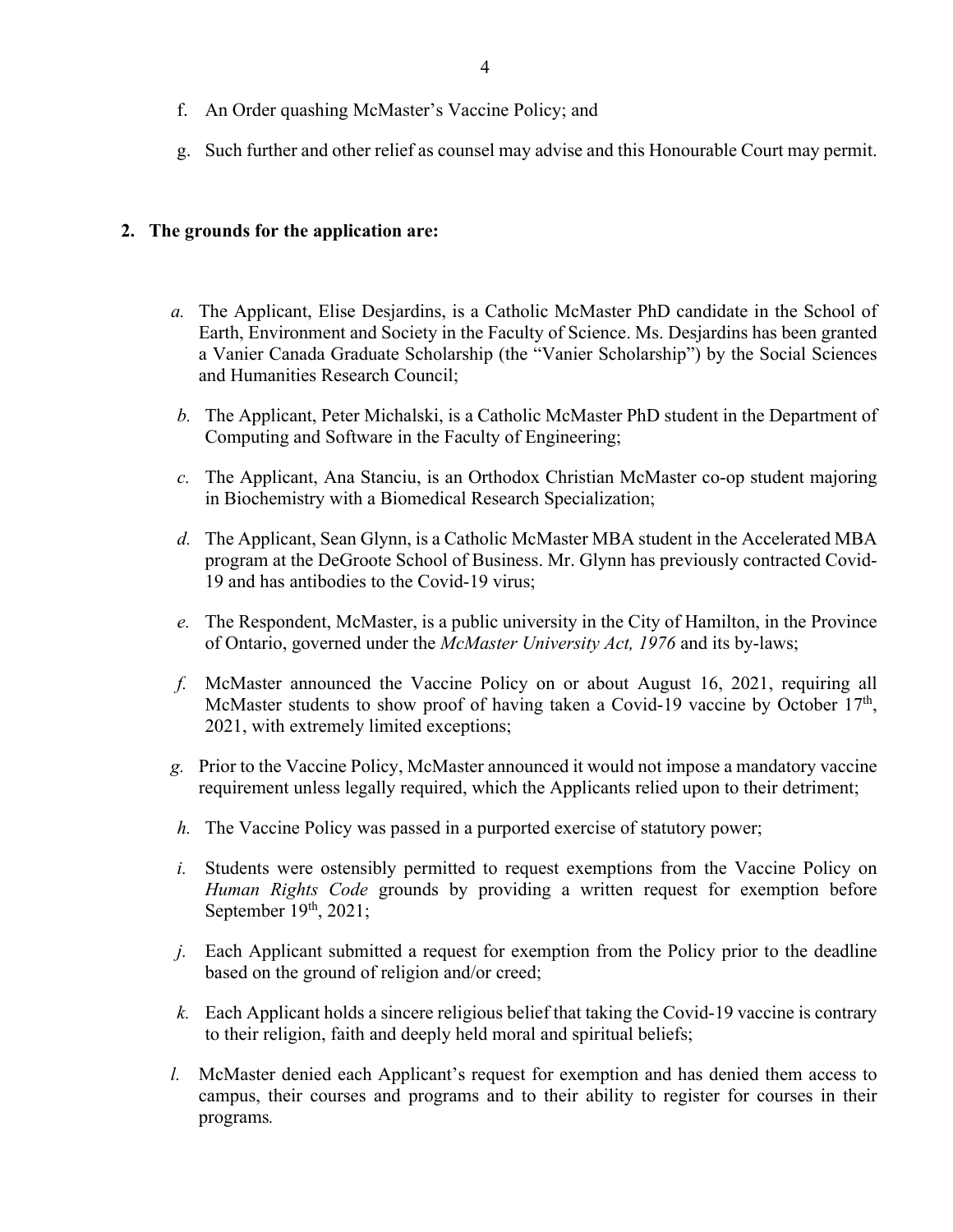- *m.* Specifically, McMaster denied Ms. Stanciu's accommodation request on October 8<sup>th</sup>, 2021; Mr. Glynn's and Ms. Michalski's requests were denied on October 13<sup>th</sup>, 2021; and Mr. Michalski's request was denied October  $16<sup>th</sup>$ , 2021;
- *n.* The Applicants were not provided with a right to be heard, were denied the right to appeal the Decisions and to have their requests be given any further consideration;
- *o.* Due to McMaster's decision not to accommodate Ms. Michalski, her Vanier Scholarship has been put on hold, and will be cancelled due to McMaster's decision;
- *p.* All Applicants will suffer significant harm due to McMaster's failure to accommodate them including being removed from their courses and programs;
- *q.* In making the Decisions, McMaster improperly fettered its discretion to grant accommodation to the Applicants
- r. McMaster's Decisions to reject the Applicants' requests for accommodation on the grounds of religion and/or creed:
	- i. were unreasonable;
	- ii. were contrary to the prohibition against discrimination based on under the *Human Rights Code* by failing to accommodate the Applicants and failing to engage in any attempt at accommodation;
	- iii. failed to give due consideration to the students' requests and issued denials in bad faith including by mischaracterizing the Applicants' accommodation requests and objections to taking the Covid-19 vaccine;
	- iv. were made for an ulterior or improper purpose;
		- v. took into account irrelevant considerations, including by considering the theological opinions of the decision maker as more determinative than the religious beliefs of the Applicants and the stated opinions of religious figures;
	- vi. failed to take into account relevant considerations, including the sincerely held religious beliefs of the Applicants;
	- vii. was based, in part, on evidence and information not put before the Applicants, relating to the alleged positions of religious leaders and organizations;
	- viii. were influenced by the decision makers' bias relating to the importance of religious beliefs, and what the Applicants' beliefs ought to be;
		- ix. mischaracterized the Applicants' religious objections as a "singular belief"; and
		- x. were contrary to McMaster's policies.
- *s.* Further, the Vaccine Policy is arbitrarily and inappropriately inflexible and improperly fetters the discretion of McMaster by not providing reasonable alternatives to vaccinations.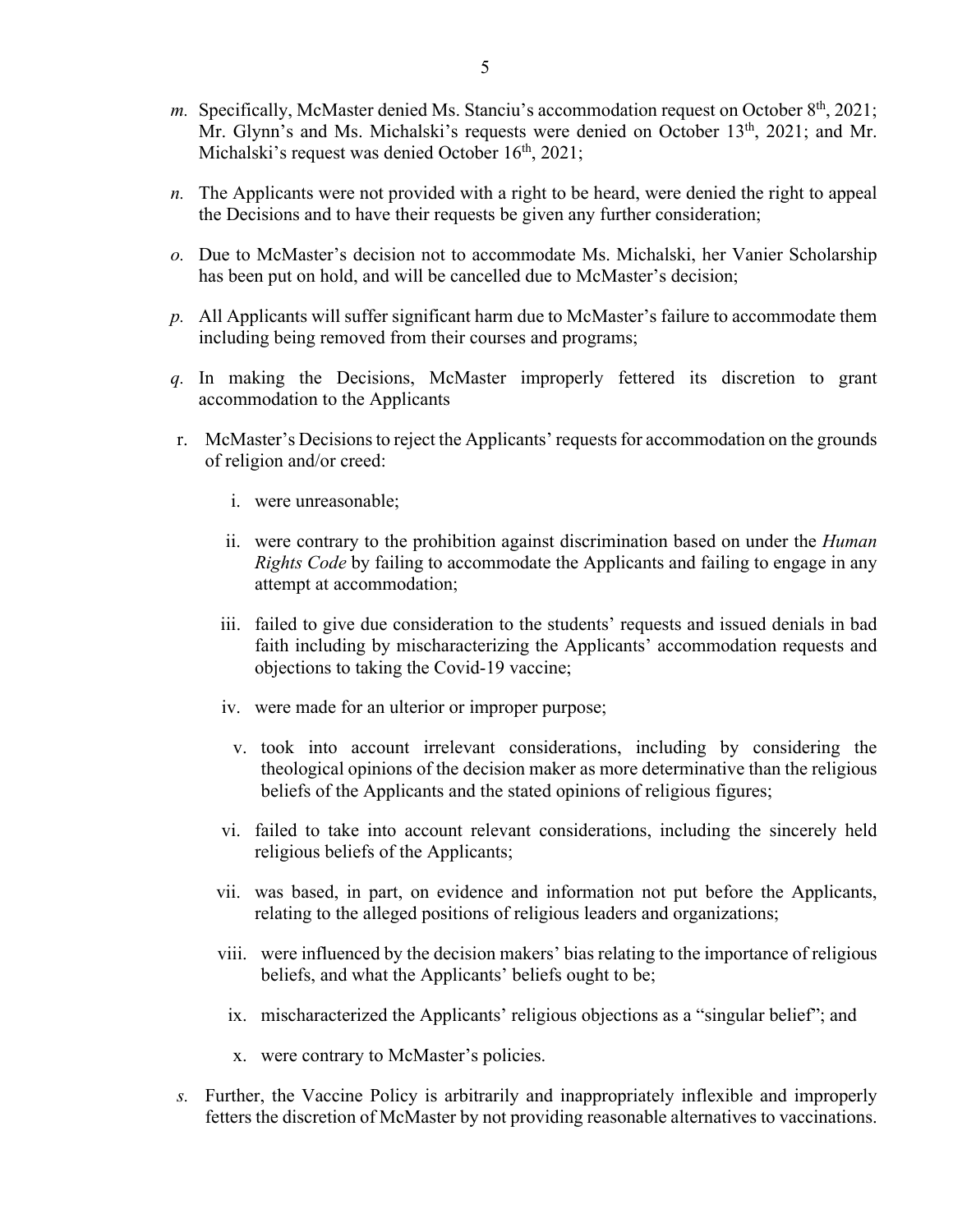- 6
- *t.* Further, the *McMaster University Act* does not authorize the creation of the Vaccine Policy;
- *u.* s. 2(1), 4, 5(2)and 6(2), *Judicial Review Procedure Act*, RSO 1990, c J.1;
- *v.* s. 1, *Ontario Human Rights Code*, R.S.O. 1990, c. H. 19;
- *w.* s. 101, *Courts of Justice* Act, *RSO* 1990;
- *x.* rules 14.05 and 68.01 *Rules of Civil Procedure*; and
- *y.* such further and other grounds as this Honourable Court may permit.

#### **3. The following documentary evidence will be used at the hearing of the application:**

- a. The affidavit of Elise Michalski, to be sworn or affirmed;
- b. The affidavit of Peter Michalski, to be sworn or affirmed;
- c. The affidavit of Ana Stanciu, to be sworn or affirmed;
- d. The affidavit of Sean Glynn, to be sworn or affirmed;
- e. The expert report of Dr. Richard Schabas, to be sworn or affirmed; and
- f. Such further and other documentary evidence as counsel may advise and the Honourable Court may permit.

December 23, 2021

## **Jorge Pineda**  LSO# 65305B

**Rob Kittredge** LSO# 54027Q

Justice Centre for Constitutional Freedoms 7620 Elbow Dr SW, Suite 253 Calgary, Alberta T2V 1K2 Phone: (403) 475-3622 Fax: (587) 352-3233